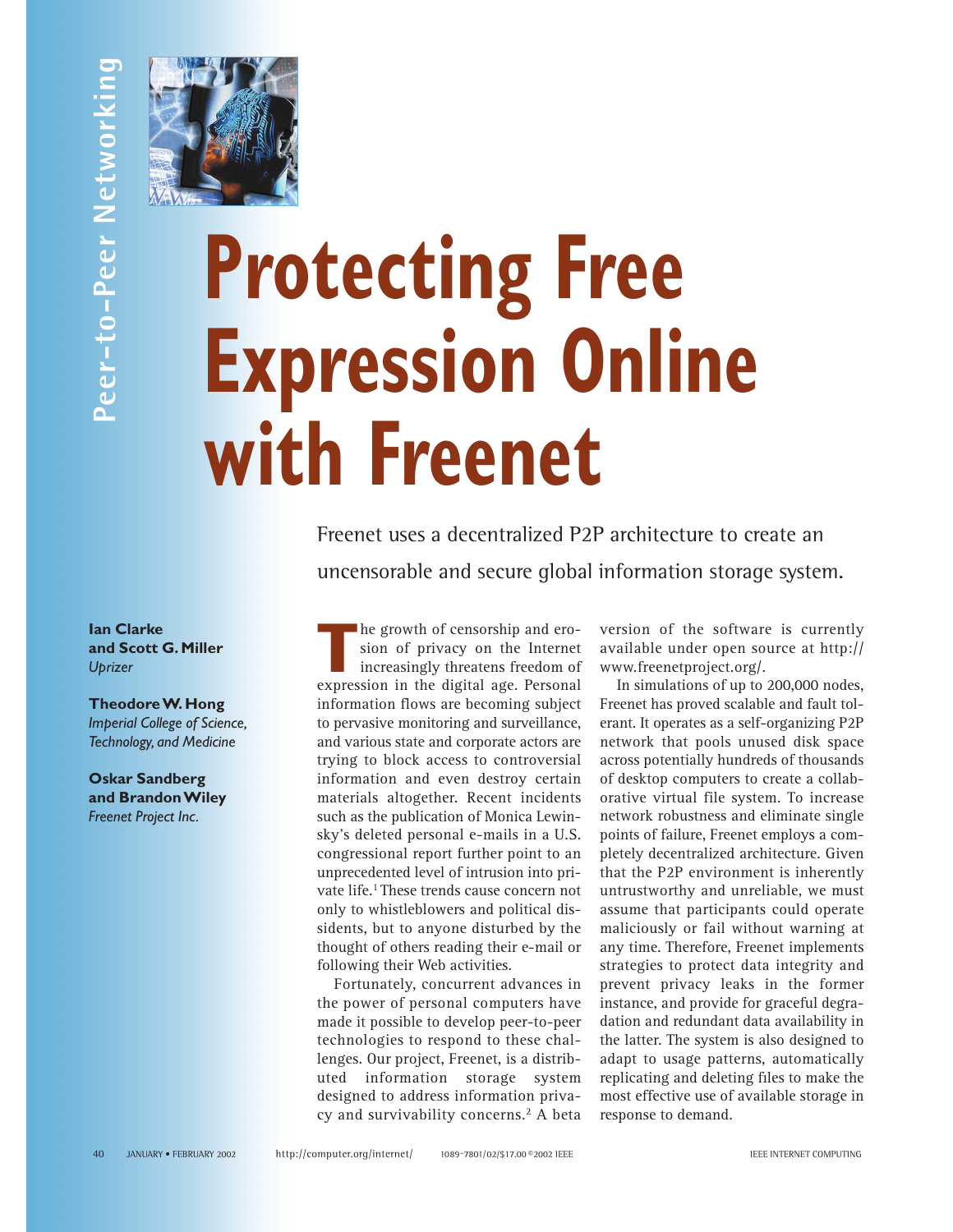# **Design Motivation**

As documented by Human Rights Watch (http://www.hrw.org/advocacy/internet/) and the Global Internet Liberty Campaign (http://www. gilc.org/), governments around the world have undertaken efforts to force Internet service providers to block access to content deemed unsuitable or subversive, or to make them liable for such material hosted on their servers. The Electronic Privacy Information Center (http://www. epic.org/) has also raised privacy and civil liberties questions about developments like the Federal Bureau of Investigation's Carnivore electronic monitoring system and the European Union's new "Convention on Cybercrime," which gives authorities broad powers to intercept and record digital communications.

Though seemingly separate, the prevention of censorship and the maintenance of privacy are both fundamental to free expression in a potentially hostile world. Preserving the availability of controversial information is only half the problem; individuals can often be subject to adverse personal consequences for writing or reading such information and might need to conceal their activity in order to protect themselves. Indeed, the U.S. Supreme Court, among others, has long recognized the important role of anonymous speech in political dissent.

A common objection to mechanisms for secure communication is that criminals might use them to evade law enforcement. Freenet is not particularly attractive for such purposes, as it is designed to broadcast content to the world — not so useful for secret criminal plots. In any case, however, anonymous electronic communication is simply a tool, like payphones or postal mail, to be used for good or bad. A terrorist might use it to plan an attack, or an informant could use it to turn the terrorist in to the authorities. Most importantly, the freedom to communicate is a fundamental value in a democratic society. There is no way to deny it to the "bad guys" without also denying freedom to the "good guys" — civil rights activists, minority religious groups, or ordinary citizens who simply wish to keep their affairs private.

In designing Freenet, we focused on

- privacy for information producers, consumers, and holders;
- resistance to information censorship;
- high availability and reliability through decentralization; and
- efficient, scalable, and adaptive storage and routing.

Maintaining privacy for creating and retrieving files means little without also protecting the files themselves — in particular, keeping their holders hidden from attack. We have thus made it hard to discover exactly which computers store which files. Together with redundant replication of data, holder privacy makes it extremely difficult for censors to block or destroy files on the network.

Freenet does not, however, explicitly try to guarantee permanent data storage. Because disk space is finite, a tradeoff exists between publishing new documents and preserving old ones. Many systems solve this problem by requiring payment (in disk space or money, for example), but we would rather encourage publishing than keep out authors who can't run peer nodes themselves or are too poor to pay for storage. To keep junk documents from filling all available space or overwrit

ing existing data, we implement a probabilistic storage policy. We hope, however, that Freenet will attract sufficient resources from participants to preserve most files indefinitely.

# **Freenet Architecture**

Freenet participants each run a node that provides the network some storage space. To add a new file, a user sends the network an insert message containing the file and its assigned location-independent globally unique identifier (GUID), which causes the file to be stored on some set of nodes. During a file's lifetime, it might migrate to or be replicated on other nodes. To retrieve a file, a user sends out a request message containing the GUID key. When the request reaches one of the nodes where the file is stored, that node passes the data back to the request's originator.

#### **GUID Keys**

Freenet GUID keys are calculated using SHA-1 secure hashes. The network employs two main types of keys: *content-hash keys*, used for primary data storage, and *signed-subspace keys*, intended for higher-level human use. The two are analogous to inodes and filenames in a conventional file system.

**Content-hash keys.** The content-hash key (CHK) is the low-level data-storage key and is generated by hashing the contents of the file to be stored. This

**We must assume that**

**participants could**

**operate maliciously** 

**or fail without warning.**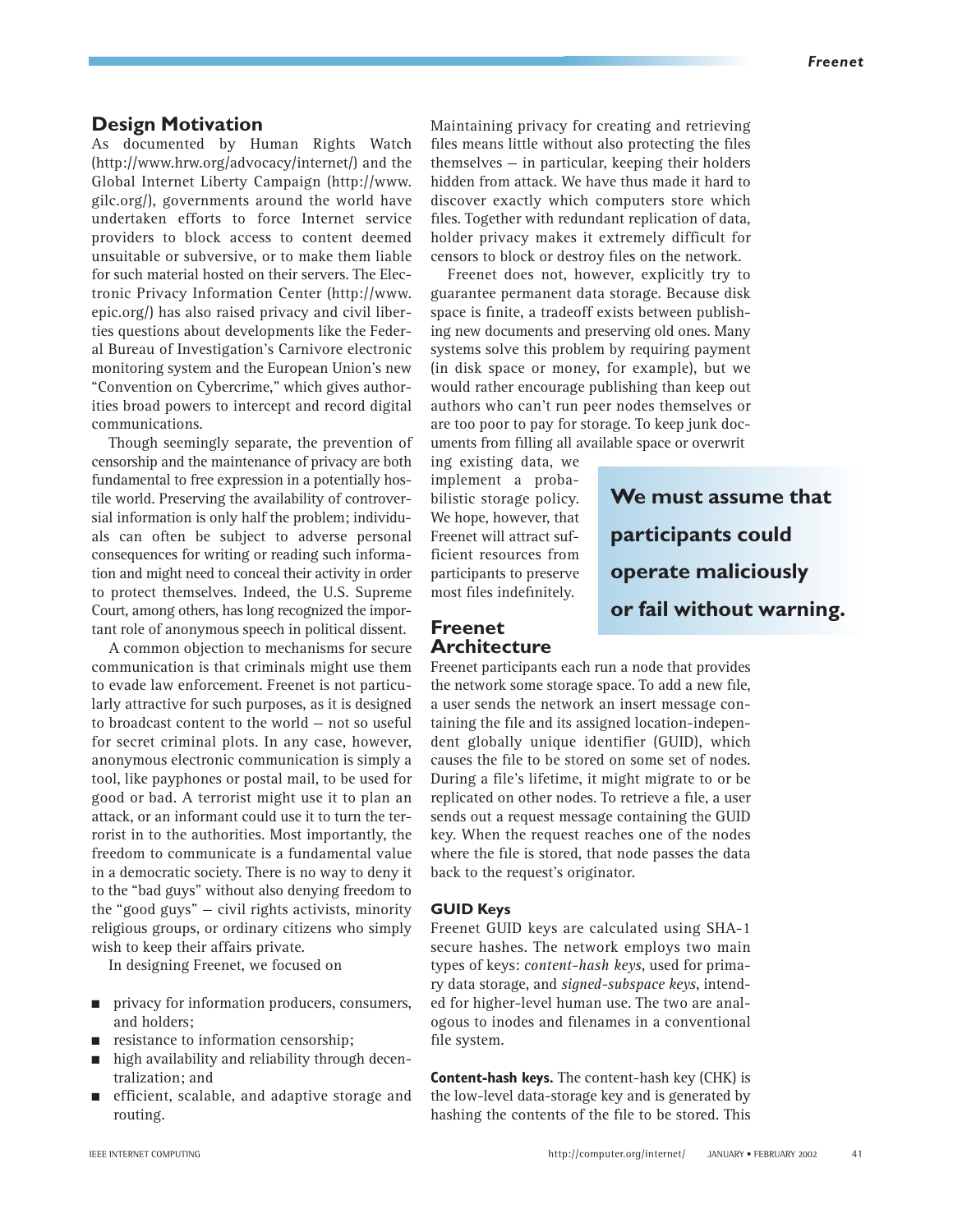# **Related Work in P2P**

The best-known systems similar to Freenet are Napster (http://www.napster.com/) and Gnutella (http://gnutella.wego.com/),which both implement large-scale pooling of disk space among individual users.The major difference is that whereas Freenet provides a file-storage service, these systems provide a file-sharing service.That is, participants make files available to others but do not push files to other nodes for storage. This architecture means that data is not persistent in the network; rather, files are available only when their originators (or subsequent requesters) are online.Another difference is that neither system attempts to provide anonymity.Gnutella is also extremely inefficient, broadcasting thousands of messages per request.

Freenet more closely resembles the Eternity service, which was described in a proposal for a highly survivable network for permanently and anonymously archiving information.<sup>1</sup> However, the proposal lacked specifics on how to efficiently implement such a service. Free Haven is an Eternity-like anonymous P2P publication system that uses trust mechanisms and file trading to enforce server accountability and user anonymity.<sup>2</sup> Unfortunately, it can take a very long time even days — to retrieve files from it.

#### **Security Issues**

Several recently developed P2P file-storage systems focus on efficient data location rather than privacy and security against malicious participants. Systems such as OceanStore,<sup>3</sup> Cooperative File System  $(CFS),<sup>4</sup>$  and PAST<sup>5</sup> are all based on routing models in which each node is assigned a fixed identity and maintains some knowledge of nodes whose identities vary in specified ways from its own.These systems deterministically place data on nodes that most closely match the data's globally unique identifier (GUID).A user can thus locate data by progressively visiting nodes whose identities match more and more bits of the desired GUID.The main advantage to these systems is that they can provide strong guarantees that data will be located within certain time bounds (generally logarithmic) if it exists.Thus, they can provide better handling of issues like storage management.

The main disadvantage of these systems relative to Freenet is that they are more difficult to secure against attack. It is easier for a malicious node to manipulate its identity to gain responsibility for a particular piece of data and suppress it. Links and routing are also more visible and deterministically structured, making it easier to trace messages and harder to route around malicious nodes that sabotage requests **(**for example, by pretending data could not be found**)**. PAST, as currently constituted, also requires users to trust external smart cards.

#### **Privacy Issues**

Systems focusing on privacy for information consumers include browser proxy ser*continued on p. 43*

process gives every file a unique absolute identifier (SHA-1 collisions are considered nearly impossible) that can be verified quickly. Unlike with URLs, you can be certain that a CHK reference will point to the exact file intended. CHKs also permit identical copies of a file inserted by different people to be automatically coalesced because every user will calculate the same key for the file.

**Signed-subspace keys**. The signed-subspace key (SSK) sets up a personal namespace that anyone can read but only its owner can write to. You could create a subspace for an archive on the Vietnam War, for example, by first generating a random public-private key pair to identify it. To add a file you first choose a short text description, such as politics/us/pentagon-papers. You would then calculate the file's SSK by hashing the public half of the subspace key and the descriptive string independently before concatenating them and hashing again. Signing the file with the private half of the key provides an integrity check as every node that handles a signed-subspace file verifies its signature before accepting it.

To retrieve a file from a subspace, you need only the subspace's public key (perhaps stored on your "keyring") and the descriptive string, from which you can recreate the SSK. Adding or updating a file, on the other hand, requires the private key in order to generate a valid signature. SSKs thus facilitate trust by guaranteeing that the same pseudonymous person created all files in the subspace, even though the subspace is not tied to a realworld identity. For example, you can use SSKs to send out a newsletter, to publish a Web site, or (operated in reverse) to receive e-mail.

Typically, SSKs are used to store indirect files containing pointers to CHKs rather than to store data files directly. Indirect files combine the human readability and publisher authentication of SSKs with the fast verification of CHKs. They also allow data to be updated while preserving referential integrity. To perform an update, the data's owner first inserts a new version of the data, which will get a new CHK because the file contents are different. The owner then updates the SSK to point to the new version. The new version will be available by the original SSK, and the old version will remain accessible by the old CHK. Indirect files can also be used to split large files into multiple **pieces** by inserting each part under a separate CHK and creating an indirect file that points to all the parts.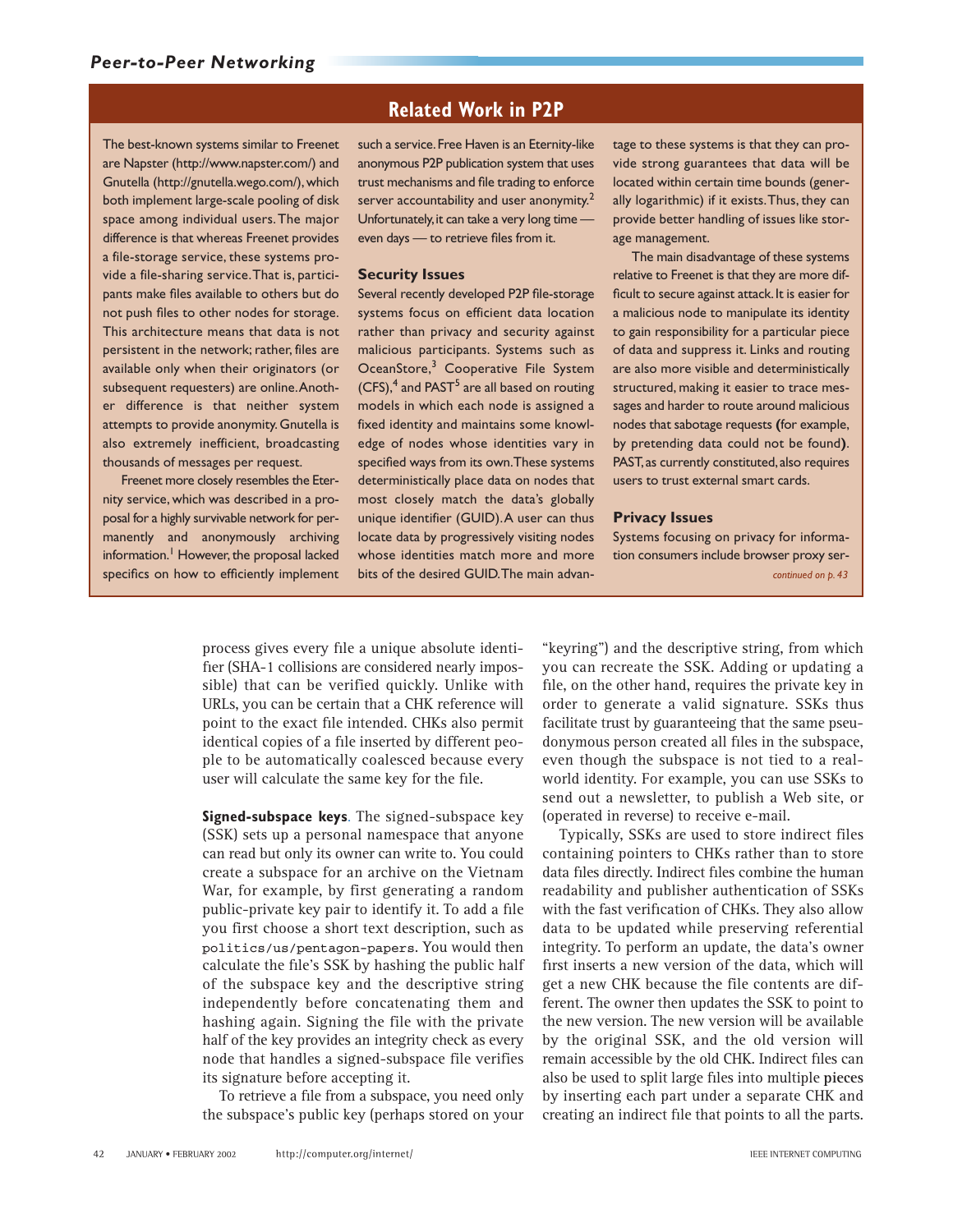# **Related Work in P2P (cont.)**

#### *continued from p. 42*

vices such as the Anonymizer (http://www. anonymizer.com/) and SafeWeb/Triangle Boy (http://www.safeweb.com/).Both provide anonymity by proxying requests for Web content on the user's behalf, although users are vulnerable to logging by the services themselves. Crowds<sup>6</sup> improves anonymity over simple proxying through a request-chaining technique similar to the one we use.None of these systems directly stores information; they only provide anonymized access to information available on the Web.

On the producer-holder side, the Rewebber (http://www.rewebber.de/) provides some privacy for information holders with an encrypted URL service that is the inverse of a browser proxy, but is similarly vulnerable to logging by the service operator. TAZ **(**temporary anonymous zone) servers<sup>7</sup> extend this idea with chains of nested encrypted URLs that point to successive Rewebber-like servers to be con-

tacted. Neither system protects information producers or provides redundant information storage. Publius $8$  enhances robustness and protects producer anonymity by distributing files as redundant partial shares among many holders; however, because the identity of the holders is not anonymized, an adversary could still destroy information by attacking a sufficient number of shares. None of these systems protects information consumers, although Rewebber also operates a separate browser proxy service.

#### **References**

- 1. R.J.Anderson,"The Eternity Service," *Proc. 1st Int'l Conf.Theory and Applications of Cryptology*, CTU Publishing House, Prague, Czech Republic,1996, pp. 242-252.
- 2. R. Dingledine, M.J. Freedman, and D. Molnar, "The Free Haven Project: Distributed Anonymous Storage Service," *Designing Privacy Enhancing Technologies*, Lecture Notes in Computer Science 2009, Springer-Verlag, Berlin, H. Federrath, ed., 2001, pp. 67-95.
- 3. S. Rhea et al., "Maintenance-Free Global Data Storage," *IEEE Internet Computing*, vol. 5, no. 5, Sep./Oct. 2001, pp. 40-49.
- 4. F. Dabek et al.,"Wide-Area Cooperative Storage with CFS," *Proc. 18th ACM Symp. Operating System Principles* (SOSP 2001), ACM Press, New York, 2001.
- 5. A. Rowstron and P. Druschel,"Storage Management and Caching in PAST, a Large-Scale, Persistent Peer-to-Peer Storage Utility," *Proc. 18th ACM Symp. Operating System Principles* (SOSP 2001), ACM Press, New York, 2001.
- 6. M.K. Reiter and A.D. Rubin, "Anonymous Web Transactions with Crowds," *Comm.ACM*, vol. 42, no. 2, 1999, pp. 32-38.
- 7. I. Goldberg and D.Wagner,"TAZ Servers and the Rewebber Network:Enabling Anonymous Publishing on the World Wide Web," *First Monday*, vol. 3, no.4,1998;available at http://www.firstmonday.dk/ issues/issue3\_4/goldberg/.
- 8. M.Waldman, A.D.Rubin,and L.F.Cranor,"Publius: A Robust,Tamper-Evident,Censorship-Resistant,Web Publishing System," *Proc. 9th Usenix Security Symp.*, Usenix Assoc., Berkeley, Calif., 2000, pp. 59-72.

Finally, you can use indirect files to create hierarchical namespaces from directory files that point to other files and directories.

SSKs can also be used to implement an alternative domain name system for nodes that change address frequently. Each such node would have its own subspace, and you could contact it by looking up its public key — its *address-resolution key* — to retrieve the current address.

#### **Messaging and Privacy**

Freenet was designed from the beginning under the assumption of hostile attack from both inside and out. Therefore, it intentionally makes it difficult for nodes to direct data toward themselves and keeps its routing topology dynamic and concealed. Unfortunately, these considerations have had the side effect of hampering changes that might improve Freenet's routing characteristics. To date, we have not discovered a way to guarantee better data locatability without compromising security.

Privacy in Freenet is maintained using a variation of Chaum's mix-net scheme for anonymous communication.3 Rather than move directly from sender to recipient, messages travel through nodeto-node chains, in which each link is individually encrypted, until the message finally reaches its recipient.

Because each node in the chain knows only about its immediate neighbors, the end points could be anywhere among the network's hundreds of thousands of nodes, which are continually exchanging indecipherable messages. Not even the node immediately after the sender can tell whether its predecessor was the message's originator or was merely forwarding a message from another node. Similarly, the node immediately before the receiver can't tell whether its successor is the true recipient or will continue to forward it. This arrangement is intended to protect not only information producers and consumers (at the beginning of chains), but also information holders (at the end of chains). By protecting the latter, we can prevent an adversary from destroying a file by attacking all of its holders. Of course, ensuring privacy is not enough; queries must be able to locate data as well.

#### **Routing**

Routing queries to data is the most important element of the Freenet system. The simplest routing method, used by services like Napster, is to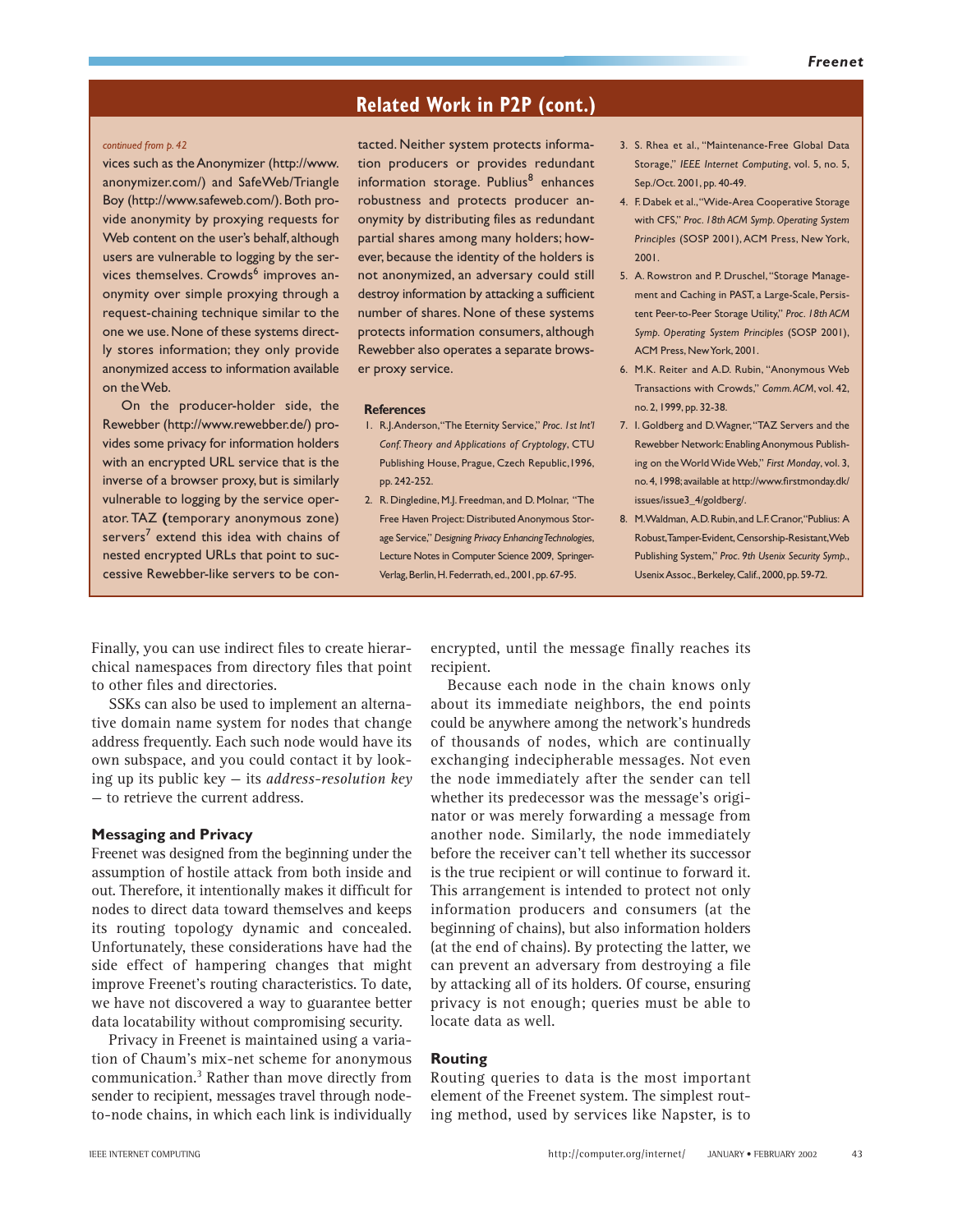### *Peer-to-Peer Networking*



*Figure 1.Typical request sequence.The request moves through the network from node to node, backing out of a dead-end (step 3) and a loop (step 7) before locating the desired file.*

maintain a central index of files, so that users can send requests directly to information holders. Unfortunately, centralization creates a single point of failure that is easy to attack. For example, if you were trying to phone Michael Jordan, the simplest way to get his number would ordinarily be to call directory assistance. However, because directory assistance is centralized, your access can be easily blocked if Jordan or someone else decides to remove his directory entry, or if the service goes down.

Systems like Gnutella broadcast queries to every connected node within some radius. Using this method, you would ask all of your friends if any of them knew Jordan's number, get them to ask their friends, and so on. Within a few steps, thousands of people could be looking for his number. Although this process would eventually find your answer, it is clearly wasteful and unscalable.

Freenet avoids both problems by using a steepest-ascent hill-climbing search: Each node forwards queries to the node that it thinks is closest to the target. You might start searching for Jordan by asking a friend who once played college basketball, for example, who might pass your request on to a former coach, who could pass it to a talent scout, who might pass it to Jordan's agent, who could put you in touch with the man himself.

**Requesting files.** Every node maintains a routing table that lists the addresses of other nodes and the GUID keys it thinks they hold. When a node receives a query, it first checks its own store, and if it finds the file, returns it with a tag identifying itself as the data holder. Otherwise, the node forwards the request to the node in its table with the closest key to the one requested. That node then checks its store, and so on. If the request is successful, each node in the chain passes the file back upstream and creates a new entry in its routing table associating the data holder with the requested key. Depending on its distance from the holder, each node might also cache a copy locally.

To conceal the identity of the data holder, nodes will occasionally alter reply messages, setting the holder tags to point to themselves before passing them back up the chain. Later requests will still locate the data because the node retains the true data holder's identity in its own routing table and forwards queries to the correct holder. Routing tables are never revealed to other nodes.

To limit resource usage, the requester gives each query a time-to-live limit that is decremented at each node. If the TTL expires, the query fails, although the user can try again with a higher TTL (up to some maximum). Because the TTL can give clues about where in the chain the requester is, Freenet offers the option of enhancing security by adding an initial mix-net route before normal routing. This effectively repositions the start of the chain away from the requester.

If a node sends a query to a recipient that is already in the chain, the message is bounced back and the node tries to use the next-closest key instead. If a node runs out of candidates to try, it reports failure back to its predecessor in the chain, which then tries its second choice, and so on.

Figure 1 depicts a typical request sequence. The user initiates a request at node *A* and forwards the request to *B*, which forwards it to *C*. Node *C* is unable to contact any other nodes and returns a "request failed" message to *B*. Node *B* then tries its second choice, *E*, which forwards the request to *F*. Node *F* forwards the request to *B*, which detects a loop and bounces the message back. Unable to contact any additional nodes, node *F* backtracks one step to *E*, which forwards the request to its second choice, *D*, and locates the file. *D* returns the file via *E* and *B* back to *A*, which sends it to the user. Along the way, *E*, *B*, and *A* might also cache the file.

With this approach, the request homes in closer with each hop until the key is found. A subsequent query for this key will tend to approach the first request's path, and a locally cached copy can satisfy the query after the two paths converge. Subsequent queries for similar keys will also jump over intermediate nodes to one that has previously supplied similar data. Nodes that reliably answer queries will be added to more routing tables, and hence, will be contacted more often than nodes that do not.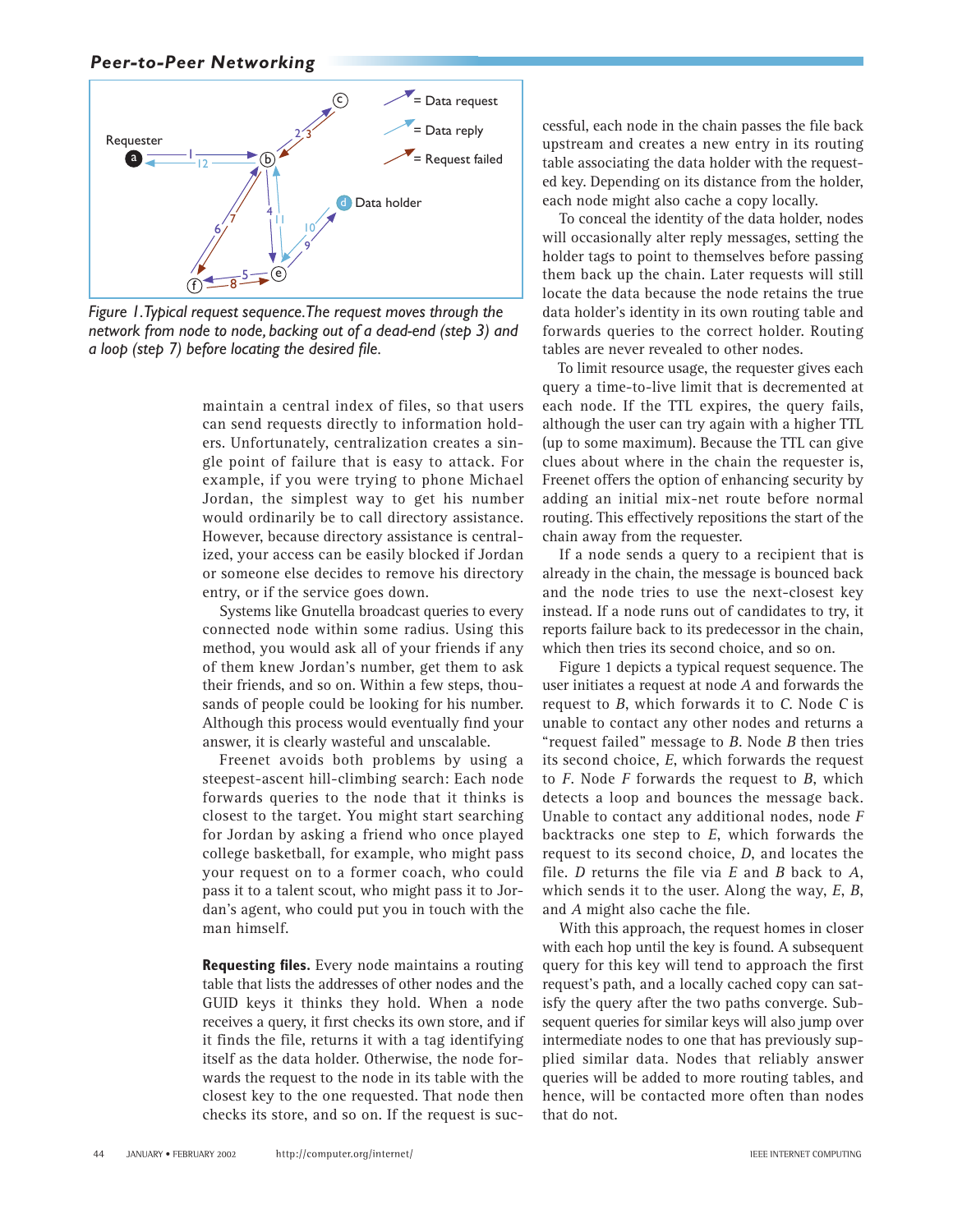**Inserting files.** An insert message follows the same path that a request for the same key would take, sets the routing table entries in the same way, and stores the file on the same nodes. Thus, new files are placed where queries would look for them.

To insert a file, a user assigns it a GUID key and sends an insert message to the user's own node containing the new key with a TTL value that represents the number of copies to store. Upon receiving an insert, a node checks its data store to see if the key already exists. If so, the insert fails — either because the file is already in the network (for CHKs) or the user has already inserted another file with the same description (for SSKs). In the latter case, the user should choose a different description or perform an update rather than an insert. (Note that we have not yet implemented updates because we are still working on a mechanism to ensure that all old copies get replaced.)

If the key does not already exist in the node's data store, the node looks up the closest key and forwards the message to the corresponding node as it would for a query. If the TTL expires without collision, the final node returns an "all clear" message. The user then sends the data down the path established by the initial insert message. Each node along the path verifies the data against its GUID, stores it, and creates a routing table entry that lists the data holder as the final node in this chain. As with requests, if the insert encounters a loop or a dead end, it backtracks to the second-nearest key, then the third-nearest, and so on, until it succeeds.

#### **Data Encryption**

For political or legal reasons, node operators might wish to remain ignorant of the contents of their data stores. To this end, we encourage publishers to encrypt all data before insertion. The network proper knows nothing about this level of encryption because it just ships already encrypted bits.

Data encryption keys are not used in routing or included in network messages. Inserters distribute them directly to end users at the same time as the corresponding GUIDs. Thus, node operators cannot read their own files, but users can decrypt them after retrieval. Node operators cannot gain any information by looking at GUIDs, either, because the hashes used to generate them scramble any identifying characteristics. From a node operator's point of view, the data store consists only of random GUIDs attached to opaque data.

The network evolves over time as new nodes join and existing nodes create new connections after handling queries. As more requests are handled, local knowledge about other nodes in the network improves, and routes adapt to become more accurate without requiring global directories.

#### **Adding Nodes**

To join the network, a new node first generates a public-private key pair for itself. This pair serves to logically identify the node and is used to sign a physical address reference. Note that public keys are not certified. We don't need to link them to real-world identities because the node's public key is its identity, even if it changes physical addresses. Certification might be useful in the future for deciding whether to trust a new node, but for now Freenet uses no trust

mechanism.

Next, the node sends an announcement message including the public key and physical address to an existing node, located through some out-ofband means such as personal communica-

**Nodes' routing tables should specialize in handling clusters of similar keys.**

tion or lists of nodes posted on the Web, with a user-specified TTL. The receiving node notes the new node's identifying information and forwards the announcement to another node chosen randomly from its routing table. The announcement continues to propagate until its TTL runs out. At that point, the nodes in the chain collectively assign the new node a random GUID in the keyspace using a cryptographic protocol for shared random number generation that prevents any participant from biasing the result. This procedure assigns the new node responsibility for a region of keyspace that all participants agree on while guaranteeing that a malicious node cannot influence the assignment for a specific key that it might want to attack.

#### **Training Routes**

As more requests are processed, the network's routing should become better trained. Nodes' routing tables should specialize in handling clusters of similar keys because each node will mostly receive requests for keys that are similar to the keys it is associated with in other nodes' routing tables. When those requests succeed, the node learns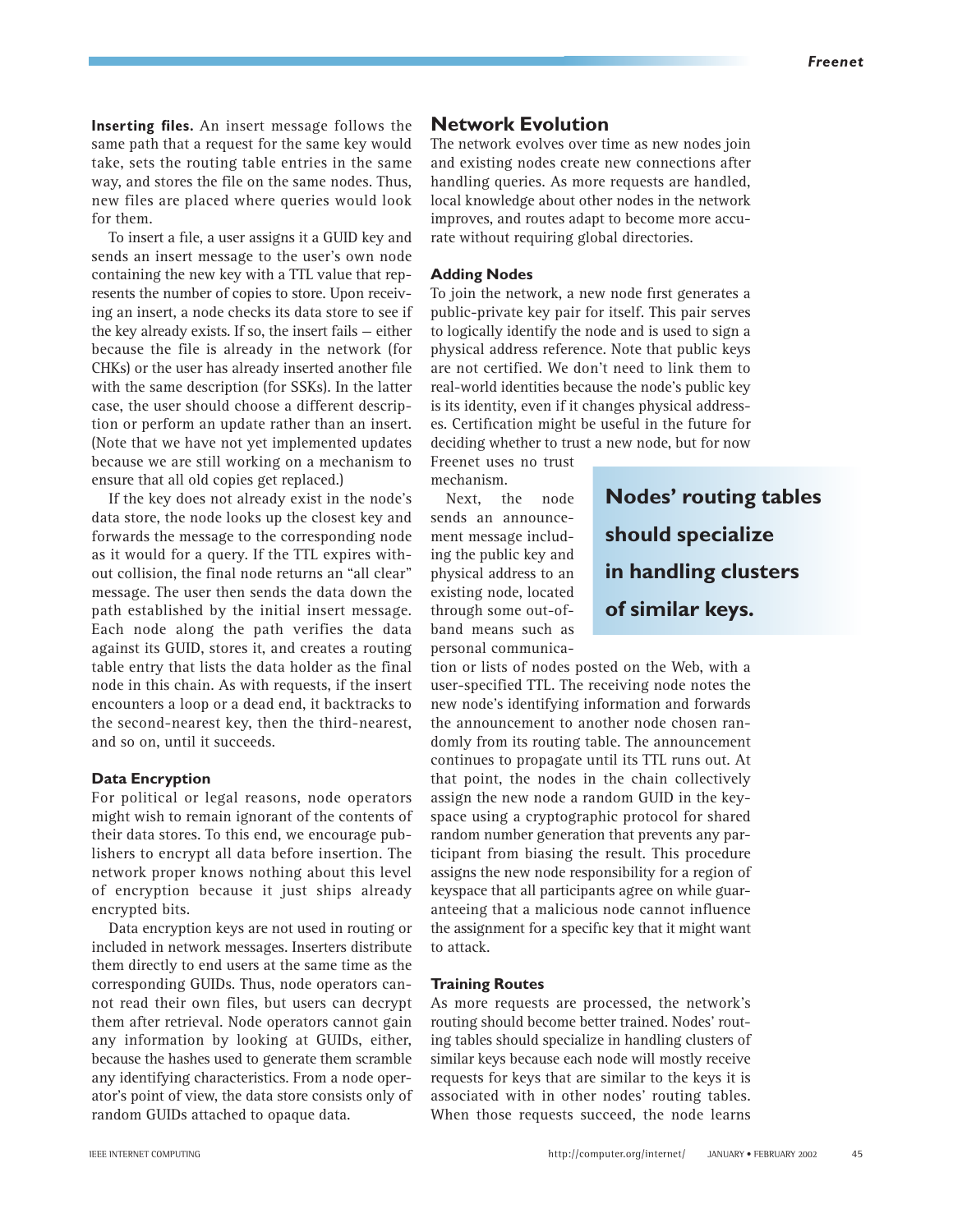about previously unknown nodes that can supply such keys and creates new routing entries for them. As the node gains more experience in handling queries for those keys, it will successfully answer them more often and, in a positive feedback loop, get asked about them more often.

Nodes' data stores should also specialize in storing clusters of files with similar keys. Because inserts follow the same paths as requests, similar keys tend to cluster in the nodes along those paths. Nodes should similarly cluster files cached after requests because most requests will be for similar keys.

Taken together, the twin effects of clustering in routing tables and data stores should improve the effectiveness of future queries in a self-reinforcing cycle. While we do not yet have a good mathematical model to analyze the training and

**Well-known nodes tend to see more requests and become even better connected.**

convergence of the Freenet algorithm, the simulations described later show that the network can, in practice, locate files quickly — with a median path length of just 8 hops in a 10,000 node network.

#### **Key Clustering**

Because GUID keys are derived from hashes, the closeness of keys in a data store is unrelated to the corresponding files' contents. This lack of semantic closeness is unimportant, however, because the routing algorithm is based on the locations of particular keys, rather than particular topics.

Suppose, for example, a descriptive string such as politics/us/pentagon-papers yields the key AF5EC2. Requests for this file could be satisfied by creating clusters containing the keys AF5EC1, AF5EC2, and AF5EC3, rather than clusters containing works about U.S. politics. In fact, hashes are useful because they ensure that similar works will be scattered throughout the network, lessening the chances that a single node's failure will make an entire category of files unavailable. Similarly, the contents of any given subspace will be scattered across different nodes, which increases robustness.

# **Searching**

One open issue is how users can search the net-

work for relevant keys. This is similar to the problem of searching the Web, and similar solutions are possible: Freenet can be spidered, or individuals can publish lists of bookmarks. However, these approaches are not entirely satisfactory in terms of Freenet's design goals.

One simple approach for a true Freenet search would be to create a special public subspace for indirect keyword files. When authors insert files, they could also insert several indirect files corresponding to search keywords for the original file. The "Pentagon Papers" file might have indirect files named keyword:politics and keyword:unitedstates pointing to it, for example.

The system would allow multiple keyword files with the same key to coexist (unlike with normal files), and requests for such keys could return multiple matches. Thus, a search for "politics" might return a pointer to the Tiananmen Papers as well as one to the Pentagon Papers. Managing a large number of indirect files for common keywords would be difficult, however, because all the files with the same name would be attracted to the same nodes. A more sophisticated approach might use some type of distributed search over detailed metadata descriptors inserted along with the original files, but we have not yet devised a way to route such a search efficiently.

# **Managing Storage**

To encourage participation, Freenet does not require payment for inserts or impose restrictions on the amount of data that publishers can insert. Given finite disk space, however, the system must sometimes decide which files to keep. It currently prioritizes space allocation by popularity, as measured by the frequency of requests per file. Each node orders the files in its data store by time of last request, and when a new file arrives that cannot fit in the space available, the node deletes the least recently requested files until there is room.

Because routing table entries are smaller, they can be kept around longer than files. Evicted files don't necessarily disappear right away because the node can respond to a later request for the file using its routing table to contact the original data holder, which might be able to supply another copy. Why would the original holder be more likely to have the file? Freenet's data holder pointers have a treelike structure. Nodes at the leaves might see only a few local requests for a file, but those higher up the tree receive requests from a larger part of the network, which makes their copies more popular.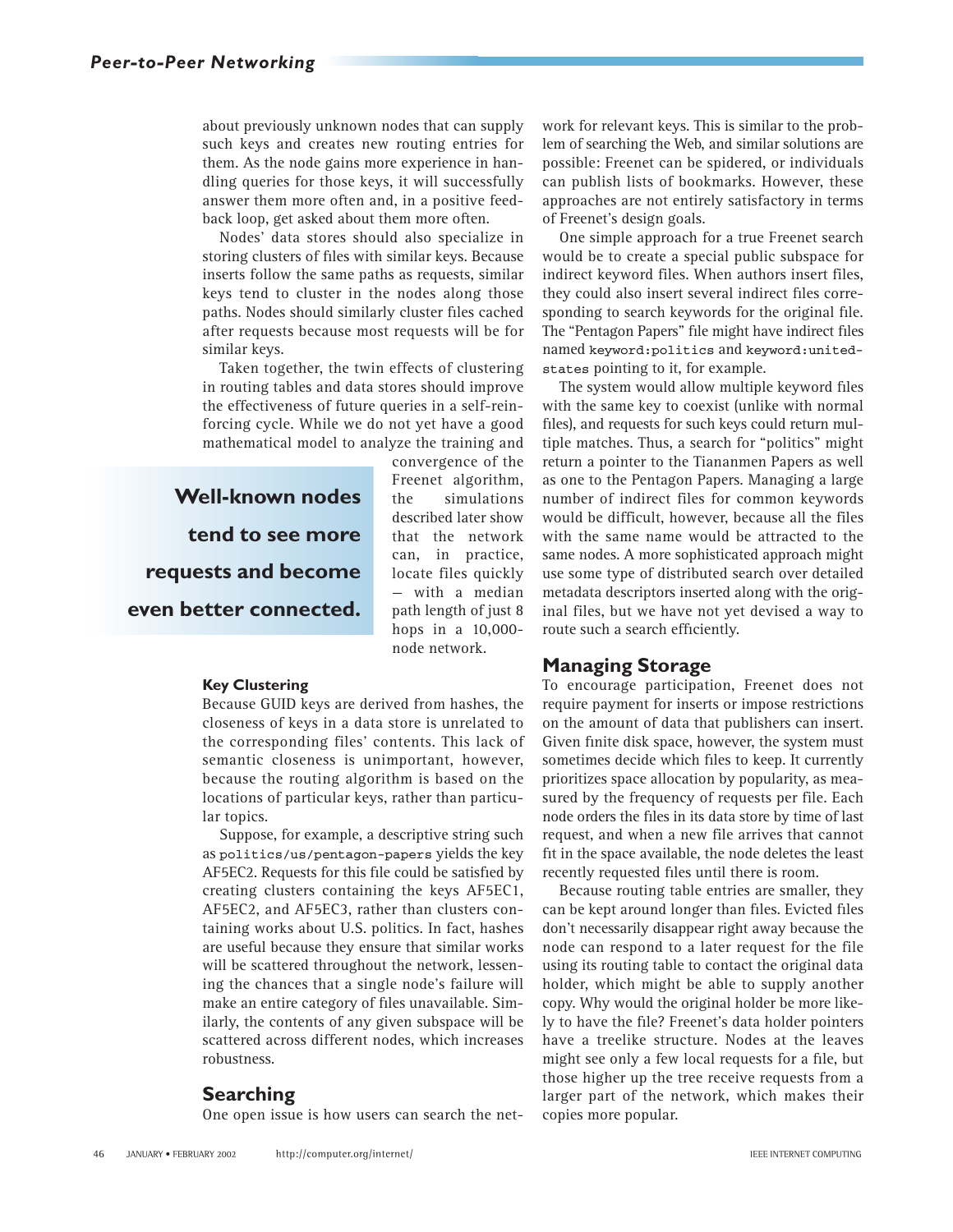File distribution is therefore determined by two competing forces: *tree growth* and *pruning*. The query-routing mechanism automatically creates more copies in an area of the network where a file is requested, and the tree grows in that direction. This improves response time and prevents overloading when the popularity of a file increases suddenly. Files that go unrequested in another part of the network are subject to deletion. As that part of the tree shrinks, space is freed up for other files. The net effect is that the number and location of copies adjust to the demand for each file.

## **Performance Analysis**

We have tested Freenet's performance using simulations. We have described more extended results elsewhere,<sup>4</sup> but we will summarize the most important results here. Freenet demonstrates good scalability and fault-tolerance characteristics that can be explained in terms of a *small-world* network model.<sup>5</sup> Small-world networks are characterized by a power-law distribution of graph degree (here, the number of routing table entries) of the general form  $p(x) \sim x^{-t}$ , where t is a constant, *x* is the graph degree, and  $p(x)$  is the probability that a node has degree *x*. In such a distribution, the majority of nodes has relatively few local connections to other nodes, but a significant small number of nodes have large wide-ranging sets of connections. Even in very large networks, the small-world topology enables efficient short paths because these wellconnected nodes provide shortcuts.

Figure 2 shows the graph degree distribution in a simulation of a 10,000-node trained network. The distribution closely approximates a power law with  $t = 1.5$ , except for an outlier resulting from the maximum routing table size (250 in this simulation). This is not surprising, as power-law distributions tend to arise naturally when networks grow by preferential attachment (that is, new nodes prefer to connect to nodes that already have many links).<sup>6</sup> The new-node announcement protocol initially creates a preferential attachment effect because following random links gives a higher probability of arriving at nodes that have more links. During normal operation, the effect continues because well-known nodes tend to see more requests and become even better connected ("the rich get richer").

#### **Scalability**

To test Freenet's scalability, we created a simulated network of 20 nodes initially connected in a ring topology. We sent inserts of randomly gener-



*Figure 2. Degree distribution among Freenet nodes.The network shows a close fit to a power-law distribution.*



*Figure 3. Request path length versus network size.The median path length in the network scales as N0.28.*

ated files to random nodes in the network, interspersed with random requests for files that had already been inserted (all with TTL = 20). After every five inserts and requests, we created a new node, which announced itself to a random existing node with  $TTL = 10$ . We measured the network's performance after every hundred inserts and requests by issuing a set of test requests for previously inserted files and recording the resulting path length distribution (the number of hops actually required to find the data). This continued until the network reached 200,000 nodes.

Figure 3 shows the evolution of the first, second, and third quartiles of the request path length versus network size, averaged over 10 trials. We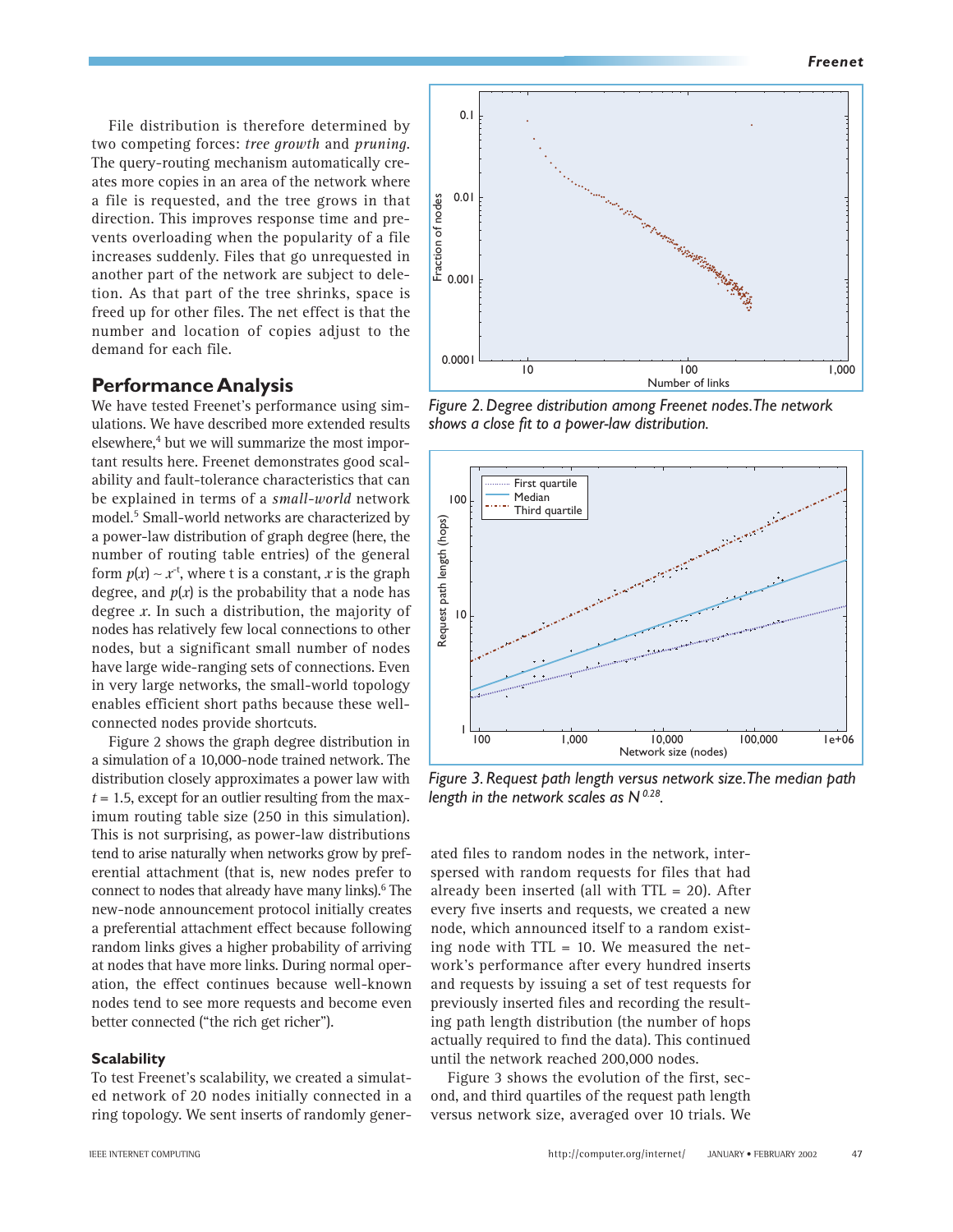

*Figure 4. Request path length under random failure. Performance remained reasonable even up to a 30 percent failure rate in our simulation.*



*Figure 5. Connectivity under random failure and targeted attack.The network falls apart quickly when the well-connected nodes are targeted first.*

can see that the median path length scales sublinearly with network size as *N*0.28, which agrees with recent results in mathematical modeling of peer-to-peer networks.7 By extrapolation, it appears that Freenet should be capable of scaling to one million nodes with a median path length of just 30.

#### **Fault Tolerance**

After repeating the previous training procedure to 10,000 nodes, we progressively removed random nodes from the network to simulate node failures.

Figure 4 shows the resulting evolution of the request path length, averaged over 10 trials, which shows that the network is surprisingly robust against quite large failures. The median path length remained below 20 even when up to 30 percent of nodes failed. (Note that requests were capped at 500 hops before giving up.)

The power-law distribution gives small-world networks a high degree of fault tolerance<sup>6</sup> because random failures are most likely to eliminate nodes from the poorly connected majority. Routing performance is noticeably affected only after there are enough failures to knock out a significant number of well-connected nodes. A small-world network falls apart much more quickly, however, if the well-connected nodes are targeted first. This is evident in Figure 5, which shows the size of the largest connected component in a 10,000-node network as nodes were removed, both randomly and in order from most connected to least connected. Under random failure, the vast majority of the network remained connected until almost the very end. Under targeted attack, the network underwent a "percolation transition" near 60 percent removal, at which point it abruptly broke into disconnected fragments.

## **Future Work**

Initial beta deployment of Freenet is under way, and users have downloaded hundreds of thousands of copies of the software so far. The system's anonymous nature makes it impossible to tell exactly how many users there are or how well inserts and requests are working, but anecdotal evidence is positive. We are working on a simulation and visualization suite to enable more rigorous tests of the protocol and routing algorithm. More realistic simulation and formal modeling are needed to explore the effects of nodes joining and leaving, variations in node capacity and bandwidth, and larger network sizes.

We still need to develop search mechanisms and provide more protection against denial-of-service attacks that flood the system with junk data. Although the eviction mechanism works to eliminate files that are never requested, important files could be pushed out if it did not act quickly enough under attack. On the other hand, reducing the priority of new data could result in files being deleted before they have had a chance to be requested. We are exploring various modifications to the caching policy, such as caching less aggressively farther down the data holder pointer tree, to balance these considerations.  $\mathbb{R}$